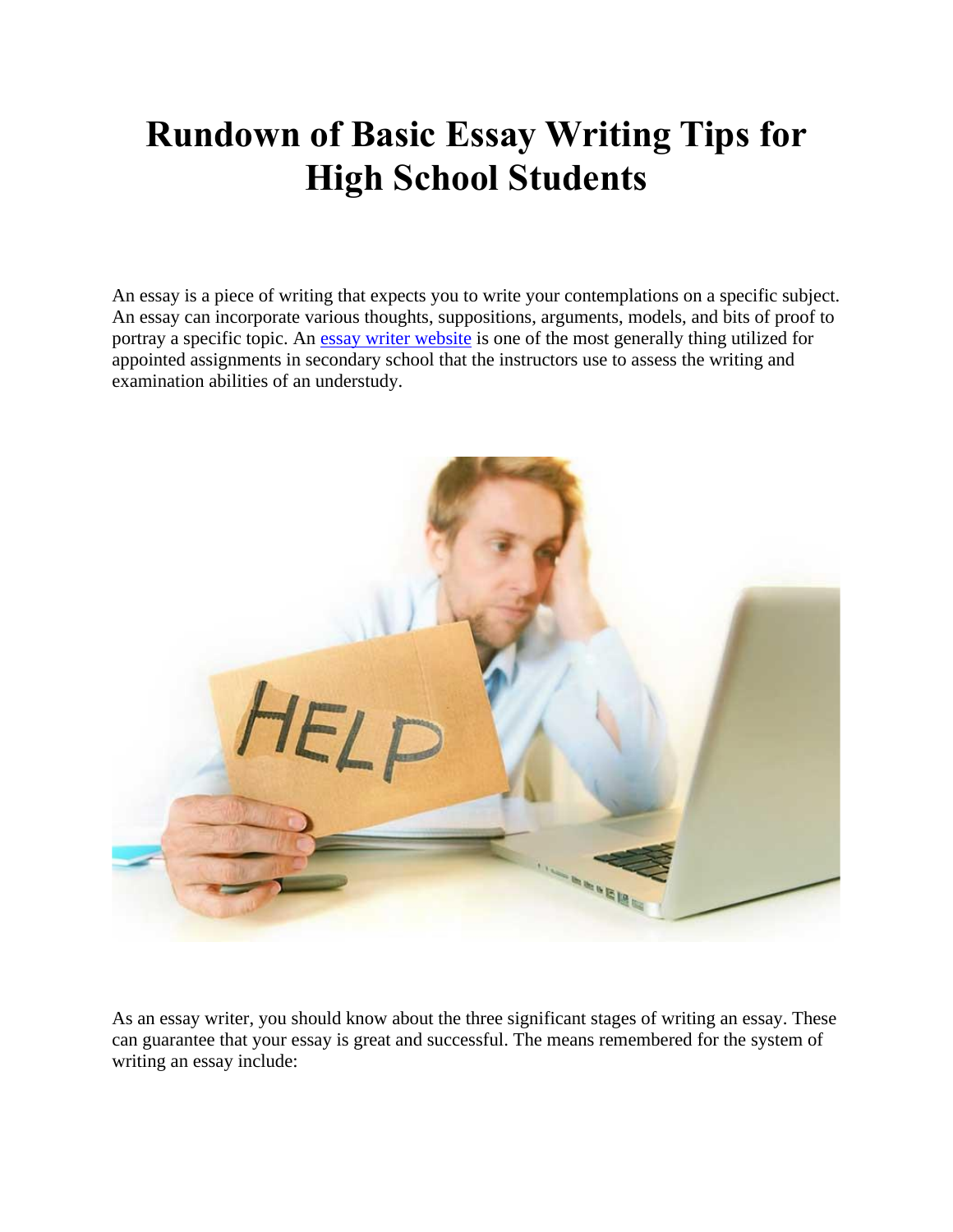- Pre-work

- Writing the essay

- Editing and altering

The pre-work stage is the underlying advance of writing an essay, which remembers directing careful exploration for the topic. Observe the rules by [professional essay writers](https://www.writemyessay.help/) . You want to peruse various articles or examination papers on the web to gather information and conclude which bits of proof you can use to reinforce your essay. Whenever you have arranged the material, it is time for you to write the real essay. In this progression, you really want to come up with a convincing presentation section, a definite body that covers all parts of the topic, and a finishing up passage that sums up the principle thoughts of your topic. Whenever you have joined your essay, the last advance is to survey it. Rehash your essay yourself so you will know whether you take care of the relative multitude of focuses that you needed to add. You can likewise ask your instructor or a companion to edit your essay, so that assuming there are any slip-ups, you can address them beforehand.

There are a wide range of sorts of essays that can be alloted by your instructors. The most wellknown sorts of essays that you may come across are expository, expressive, and story essays. Expository essays will be essays that follow the normal five-passage method. They are the most widely recognized sort of essays that expect you to write about a specific topic. Distinct essays, then again, are exclusively composed to portray something. As their name recommends, elucidating essays require the writer to depict an individual, an occurrence, a spot, an article, or a circumstance. The third most normal kind of essay is the argumentative essay. It is one of the main kinds of essays that you may need to write on different occasions in your scholastic vocation. An argumentative essay expects you to pick a side on a topic and afterward express your perspective on it. You want to incorporate different arguments and demonstrate them with genuine proof. There is additionally a choice of [cheap paper writing service](https://www.myperfectpaper.net/)

Since we realize what essays and is the fundamental system to arrange an essay, we should examine some significant hints and rules that can assist you with making the ideal essay you need and will acquire you the A grade you want.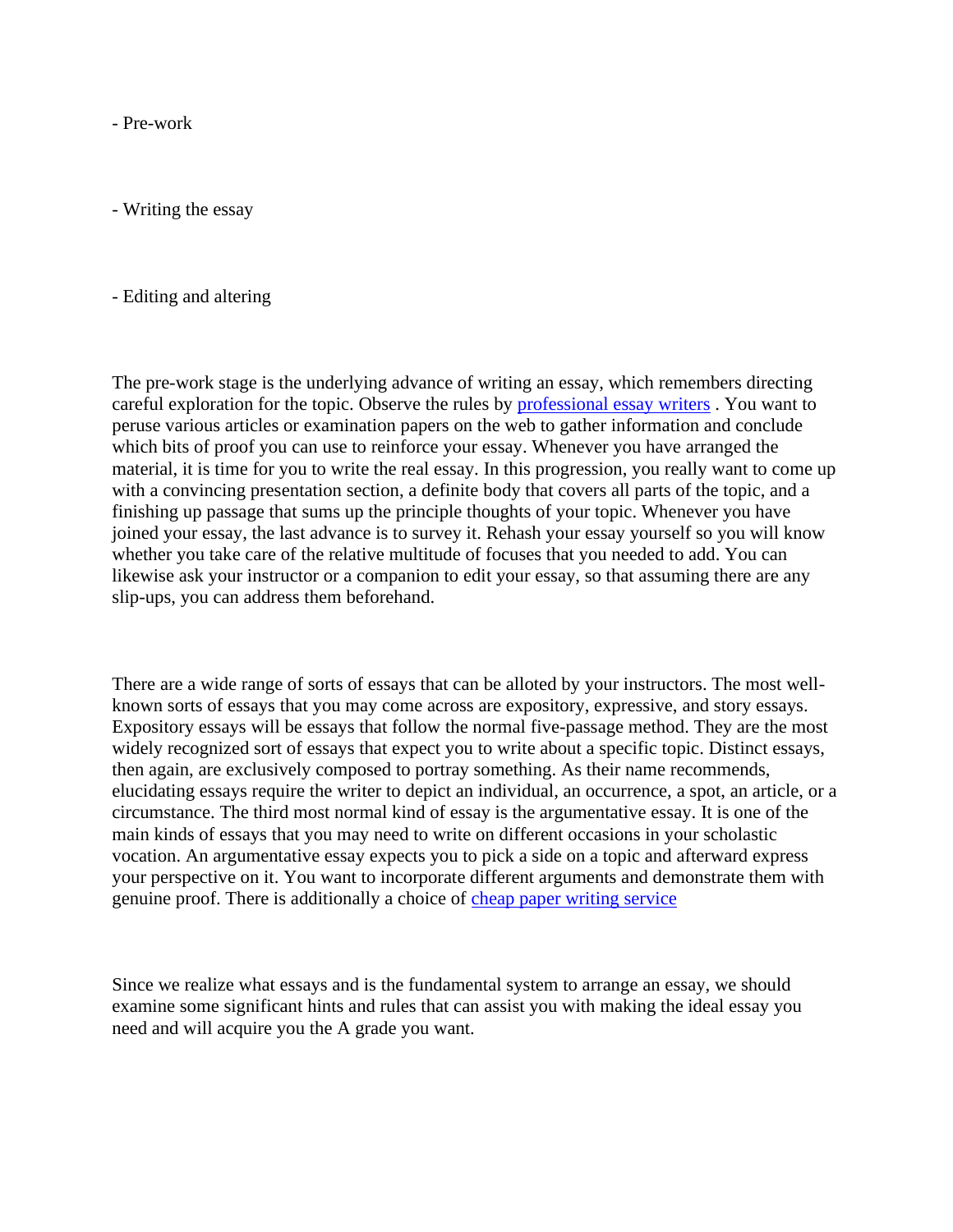**Tips for Essay Writing in High School**

### **- Direct exhaustive exploration**

Before I begin to [write essay for me](https://www.writemyessay.help/) , the main thing I do that I find compelling is lead careful examination on the topic. You ought to have all the information preceding writing your essay to coordinate it easily. Peruse various articles and papers to assemble the necessary information, and you can make an 'layout' that can assist you with writing an organized essay without missing any of the primary thoughts.

#### **- Write an engaging presentation**

A presentation is one of the main pieces of an essay. You want to write an engaging acquaintance assuming that you need with draw in the perusers and ensure they read everything. In the event that your acquaintance isn't up with the imprint, the peruser might not have any desire to peruse your essay any further. Therefore, make certain to incorporate consideration grabbers while beginning your presentation. You can incorporate a fascinating truth, a joke, a story, or a stunning snippet of information as a consideration grabber. In the remainder of the presentation section, momentarily clarify the topic and what the perusers can anticipate from the essay.

#### **- Foster an appropriate proposition statement**

A proposition statement is a significant element of the presentation passage. Your presentation should end with a very much evolved proposition statement. A proposal statement is fundamentally a statement that summarizes your perspective in a solitary sentence. You really should plainly depict your position on the topic in your postulation statement.

#### **- Point by point body of the essay**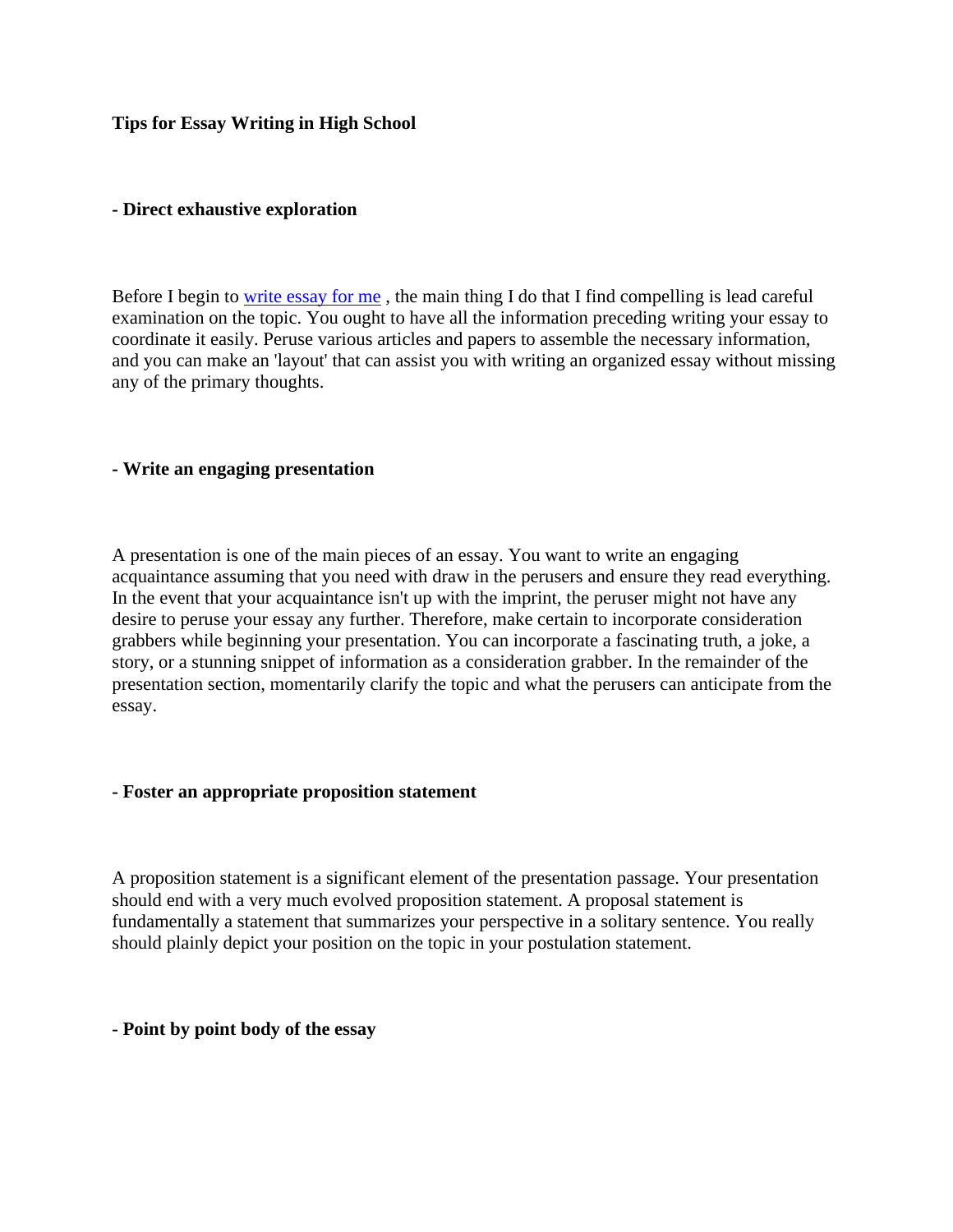The body of the essay is its fundamental part. Make certain to depict every one of the primary concerns that you recorded down while writing the layout and present the significant bits of proof with every one of them. Make numerous body passages that each examine an alternate point. You must make something like three to four body passages to introduce a tenable and solid argument in your essay and you can likewise benefit online [essay writing service for](https://www.essaywriter.college/)  [college](https://www.essaywriter.college/)

## **- Utilize legitimate bits of proof**

As a rule, your instructors will furnish you with directions in regards to the bits of proof you need to utilize. Notwithstanding, if not, it is desirable over utilize valid academic papers and articles as proof, particularly exact. You can involve websites also; notwithstanding, academic articles end up being more real and make your essay more grounded.

#### **- An end ought to be exhaustive and viable**

The finishing up passage of your essay ought to be pretty much as successful as the presentation. It contains importance also. It tends to be conceivable that assuming your instructors have in excess of 100 essays to peruse, they may very well need to go through the acquaintance and end sections with accumulate what's going on with your essay. Make certain to sum up the primary thoughts of your essay in your closing section and don't begin another conversation in it. It is great practice to repeat your postulation statement also. In the event that there are any limits or future possibilities of the topic, they ought to be mentioned in your decision section, so the peruser knows where the topic is going.

#### **- Edit the essay**

Editing is a conspicuous advance of writing an essay and is extremely significant. Peruse your essay again and have someone else do it for you also. This method has more opportunities to find any mistakes that exist in the essay and you can address them before accommodation.